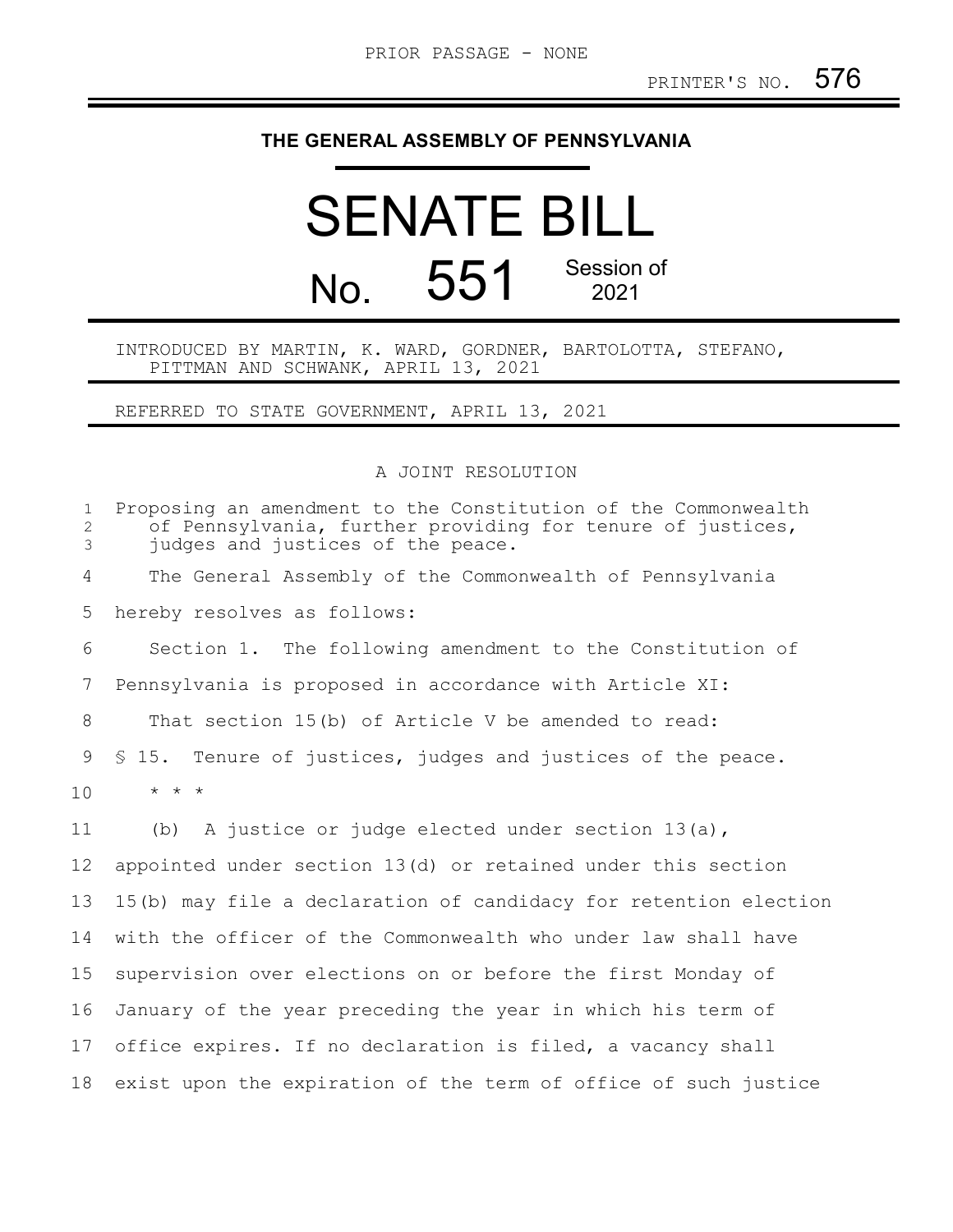or judge, to be filled by election under section 13(a) or by appointment under section 13(d) if applicable. If a justice or judge files a declaration, his name shall be submitted to the electors without party designation, [on a separate judicial ballot or in a separate column on voting machines,] at the municipal election immediately preceding the expiration of the term of office of the justice or judge, to determine only the question whether he shall be retained in office. If a majority is against retention, a vacancy shall exist upon the expiration of his term of office, to be filled by appointment under section 13(b) or under section 13(d) if applicable. If a majority favors retention, the justice or judge shall serve for the regular term of office provided herein, unless sooner removed or retired. At the expiration of each term a justice or judge shall be eligible for retention as provided herein, subject only to the retirement provisions of this article. 1 2 3 4 5 6 7 8 9 10 11 12 13 14 15 16

Section 2. (a) Upon the first passage by the General Assembly of this proposed constitutional amendment, the Secretary of the Commonwealth shall proceed immediately to comply with the advertising requirements of section 1 of Article XI of the Constitution of Pennsylvania and shall transmit the required advertisements to two newspapers in every county in which such newspapers are published in sufficient time after passage of this proposed constitutional amendment. 17 18 19 20 21 22 23 24

(b) Upon the second passage by the General Assembly of this proposed constitutional amendment, the Secretary of the Commonwealth shall proceed immediately to comply with the advertising requirements of section 1 of Article XI of the Constitution of Pennsylvania and shall transmit the required advertisements to two newspapers in every county in which such 25 26 27 28 29 30

20210SB0551PN0576 - 2 -